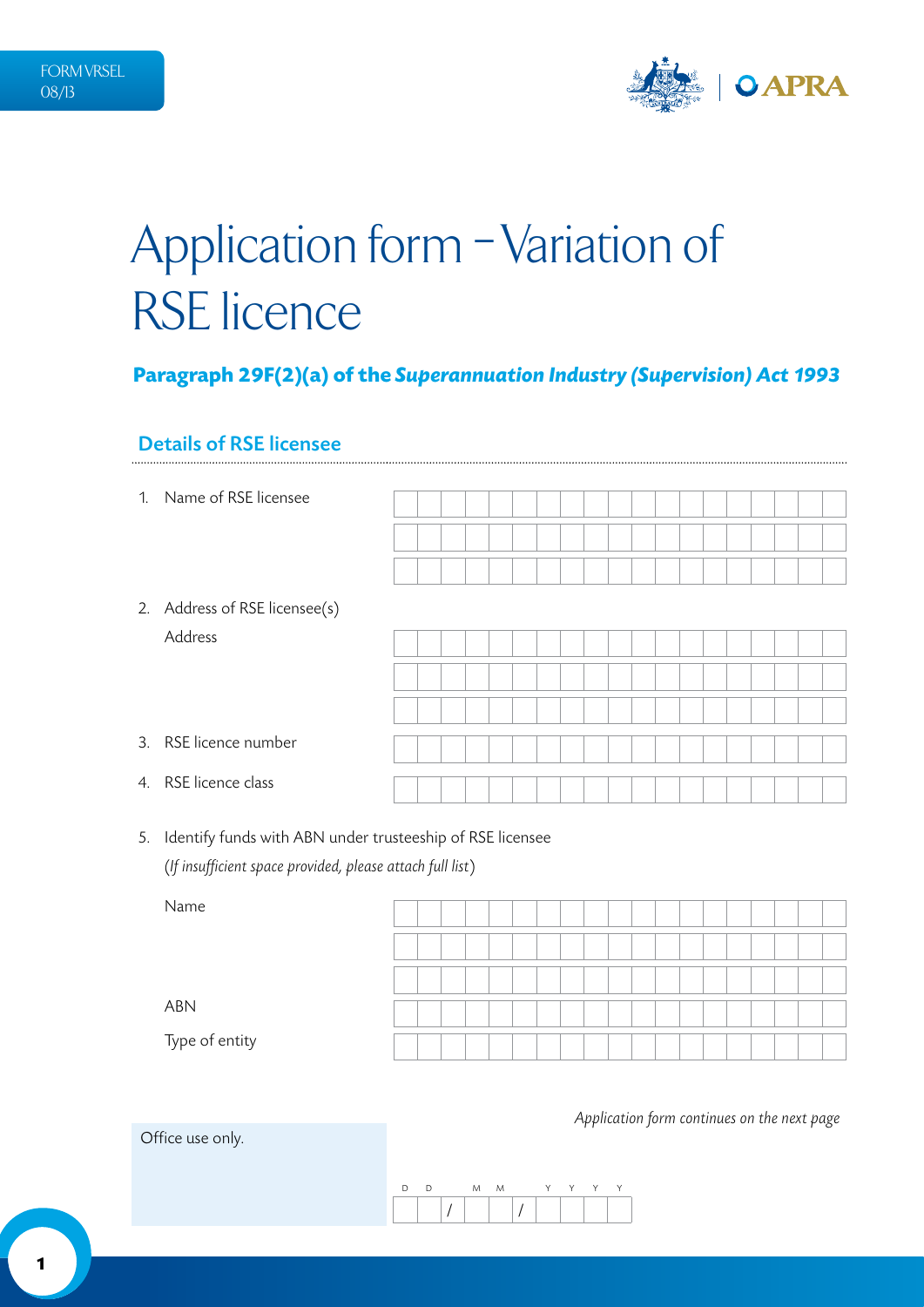

## Details of RSE licensee (continued)

| Name           |  |  |  |  |  |  |  |  |  |  |
|----------------|--|--|--|--|--|--|--|--|--|--|
|                |  |  |  |  |  |  |  |  |  |  |
|                |  |  |  |  |  |  |  |  |  |  |
| ABN            |  |  |  |  |  |  |  |  |  |  |
| Type of entity |  |  |  |  |  |  |  |  |  |  |
| Name           |  |  |  |  |  |  |  |  |  |  |
|                |  |  |  |  |  |  |  |  |  |  |
|                |  |  |  |  |  |  |  |  |  |  |
| ABN            |  |  |  |  |  |  |  |  |  |  |
| Type of entity |  |  |  |  |  |  |  |  |  |  |

### Type of variation

- 6. Is the application made in respect to a variation or revocation of a condition imposed on the RSE licence under section 29EA of the *Superannuation Industry (Supervision) Act 1993* (the SIS Act)?
- 7. Is the application made in respect to a variation of the RSE licence class?

| Yes<br>Please specify details at 11.<br>No. |  |
|---------------------------------------------|--|
|---------------------------------------------|--|

Yes No *Please specify details at 11*.

8. If the application is made in respect to a variation of RSE licence class, is the application fee attached?

 $Yes \mid$  No

Please note that an Application for variation of RSE licence class cannot be processed by APRA unless the application is accompanied by payment of the relevant fee. The prescribed Schedule of Fees is contained in the *Superannuation Industry (Supervision) Amendment Regulations 2004* and may be viewed on the superannuation licensing website at<www.apra.gov.au> - superannuation licensing.

*Application form continues on the next page*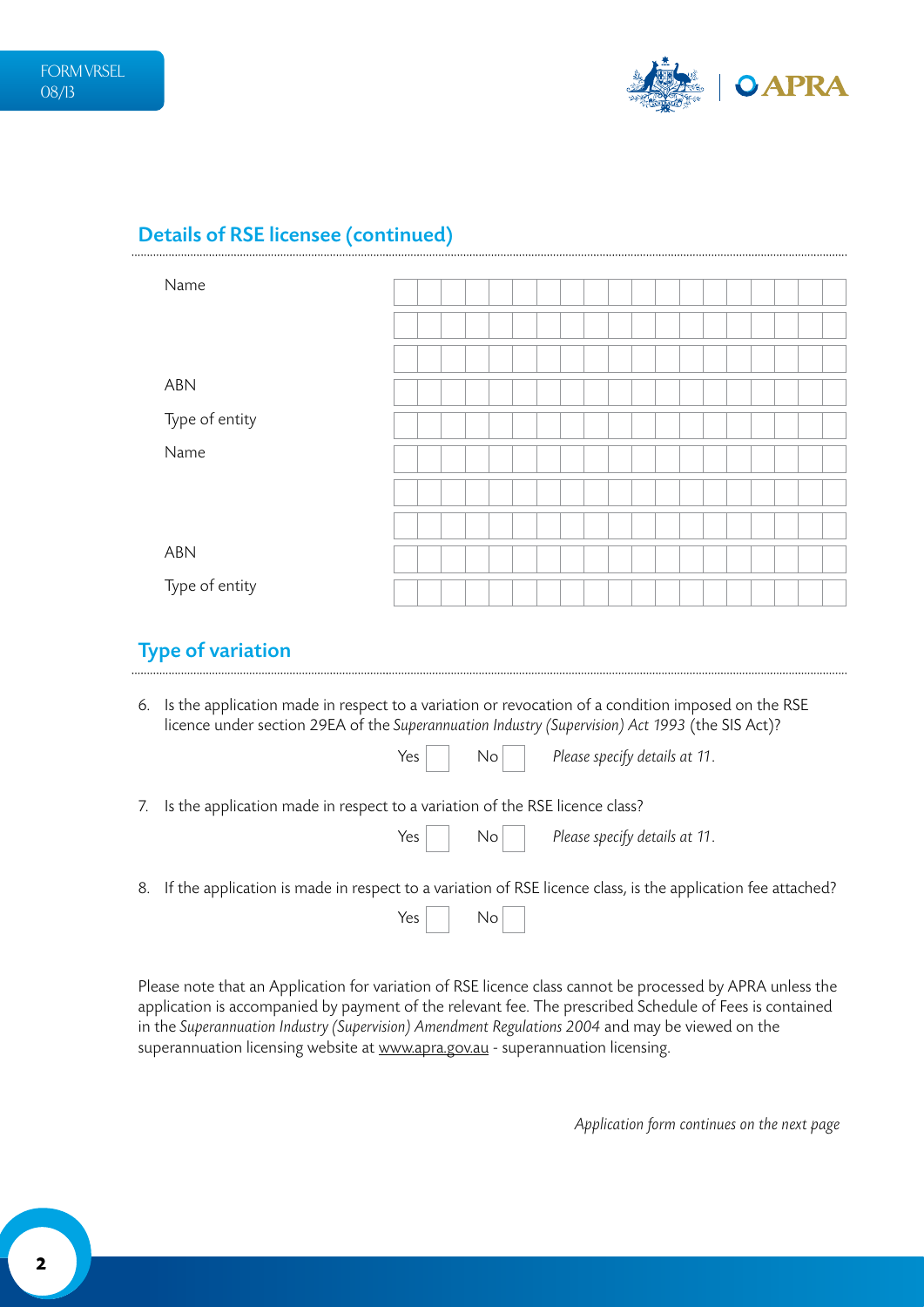

## AFS licensee only

| 9. Is RSE licensee an AFS licensee? | Yes $ $<br>No        |
|-------------------------------------|----------------------|
| 10. If yes, provide the following:  |                      |
| AFS licence number                  | .<br>$1 - 1 - 1 - 1$ |
| Copy of AFS licence                 | Attached             |

Where the RSE licensee is also an AFS licensee, pursuant to paragraph 29FC(2)(c) of the SIS Act,

- (i) APRA must consult ASIC before varying the RSE licence so that it is an RSE licence of a different class, if, in APRA's opinion, the variation might reasonably be expected to affect that RSE licensee's ability to provide one or more of the financial services (within the meaning of the *Corporations Act 2001*) that the RSE licensee provides; and
- (ii) APRA must consult ASIC before varying or revoking a condition that, in APRA's opinion, might reasonably be expected to affect the RSE licensee's ability to provide one or more of the financial services (within the meaning of the *Corporations Act 2001*) that the RSE licensee provides; and
- (iii) APRA must consult ASIC before varying a condition so that it would, in APRA's opinion, become a condition that might reasonably be expected to have an effect as described in subparagraph (ii).
- 11. Detail reasons for seeking variation of RSE licence class, or variation or revocation of a condition on RSE licence. If insufficient space is provided, please attach further submission (including all relevant documents).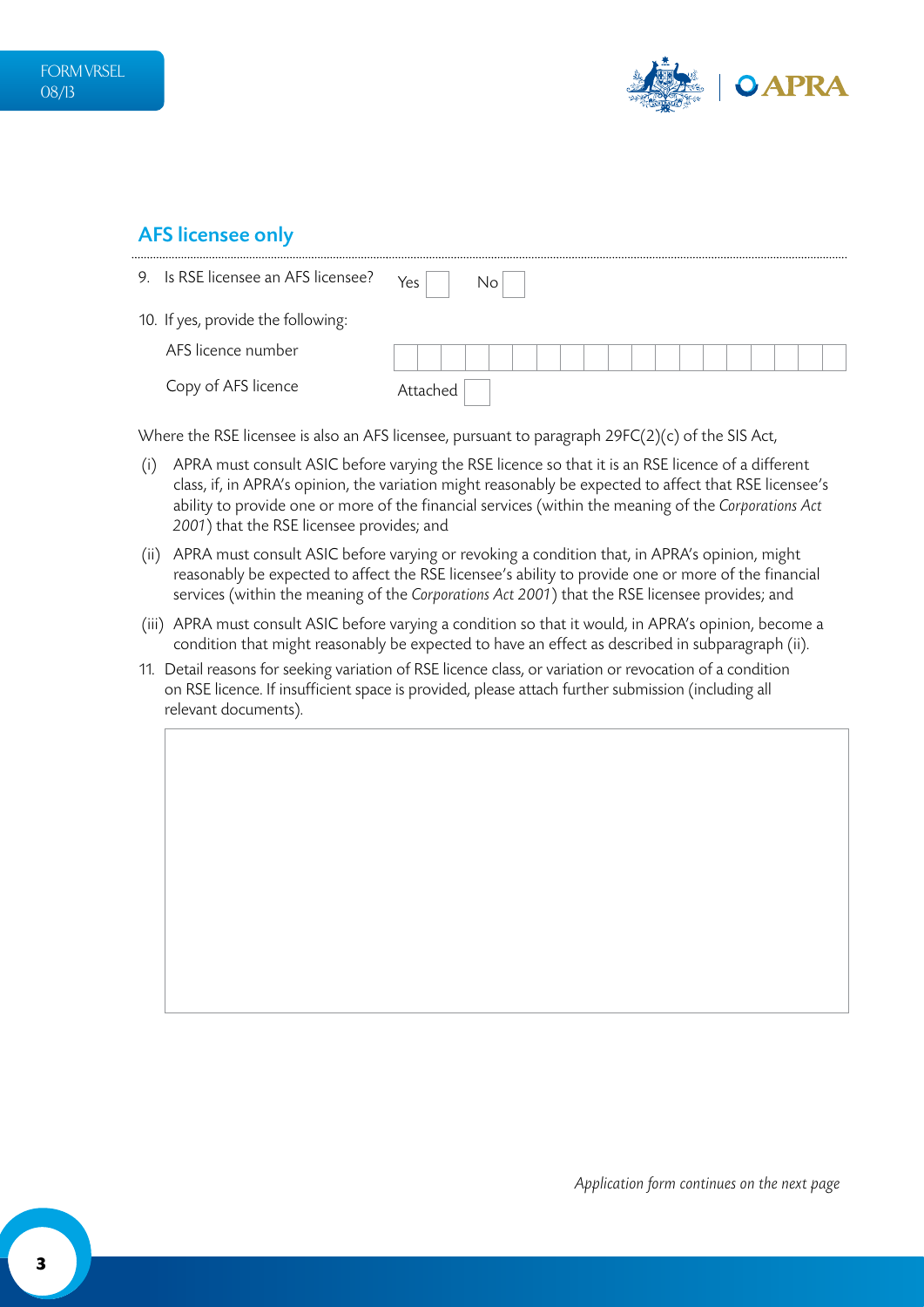

# Signatures

Both applicants must sign.

If trustee is a body corporate, at least two directors to sign.

If trustee is a group of individual trustees, all individual trustee to sign.

| Name      |                   |             |                      |           |           |                      |   |   |     |   |  |  |  |  |  |
|-----------|-------------------|-------------|----------------------|-----------|-----------|----------------------|---|---|-----|---|--|--|--|--|--|
|           |                   |             |                      |           |           |                      |   |   |     |   |  |  |  |  |  |
|           |                   |             |                      |           |           |                      |   |   |     |   |  |  |  |  |  |
| Capacity  |                   |             |                      |           |           |                      |   |   |     |   |  |  |  |  |  |
| Signature | SIGNATURE IN HERE |             |                      |           |           |                      |   |   |     |   |  |  |  |  |  |
|           |                   |             |                      |           |           |                      |   |   |     |   |  |  |  |  |  |
| Date      | $\mathsf D$       | $\mathsf D$ |                      | ${\sf M}$ | ${\sf M}$ |                      | Y | Y | Y Y |   |  |  |  |  |  |
|           |                   |             | $\sqrt{\phantom{a}}$ |           |           | $\sqrt{\phantom{a}}$ |   |   |     |   |  |  |  |  |  |
| Name      |                   |             |                      |           |           |                      |   |   |     |   |  |  |  |  |  |
|           |                   |             |                      |           |           |                      |   |   |     |   |  |  |  |  |  |
|           |                   |             |                      |           |           |                      |   |   |     |   |  |  |  |  |  |
| Capacity  |                   |             |                      |           |           |                      |   |   |     |   |  |  |  |  |  |
| Signature | SIGNATURE IN HERE |             |                      |           |           |                      |   |   |     |   |  |  |  |  |  |
|           |                   |             |                      |           |           |                      |   |   |     |   |  |  |  |  |  |
| Date      | $\mathsf D$       | $\mathsf D$ |                      | ${\sf M}$ | ${\sf M}$ |                      | Y | Y | Y.  | Y |  |  |  |  |  |
|           |                   |             | $\overline{I}$       |           |           | $\sqrt{\phantom{a}}$ |   |   |     |   |  |  |  |  |  |
|           |                   |             |                      |           |           |                      |   |   |     |   |  |  |  |  |  |
| Name      |                   |             |                      |           |           |                      |   |   |     |   |  |  |  |  |  |
|           |                   |             |                      |           |           |                      |   |   |     |   |  |  |  |  |  |
|           |                   |             |                      |           |           |                      |   |   |     |   |  |  |  |  |  |
| Capacity  |                   |             |                      |           |           |                      |   |   |     |   |  |  |  |  |  |
| Signature | SIGNATURE IN HERE |             |                      |           |           |                      |   |   |     |   |  |  |  |  |  |
|           |                   |             |                      |           |           |                      |   |   |     |   |  |  |  |  |  |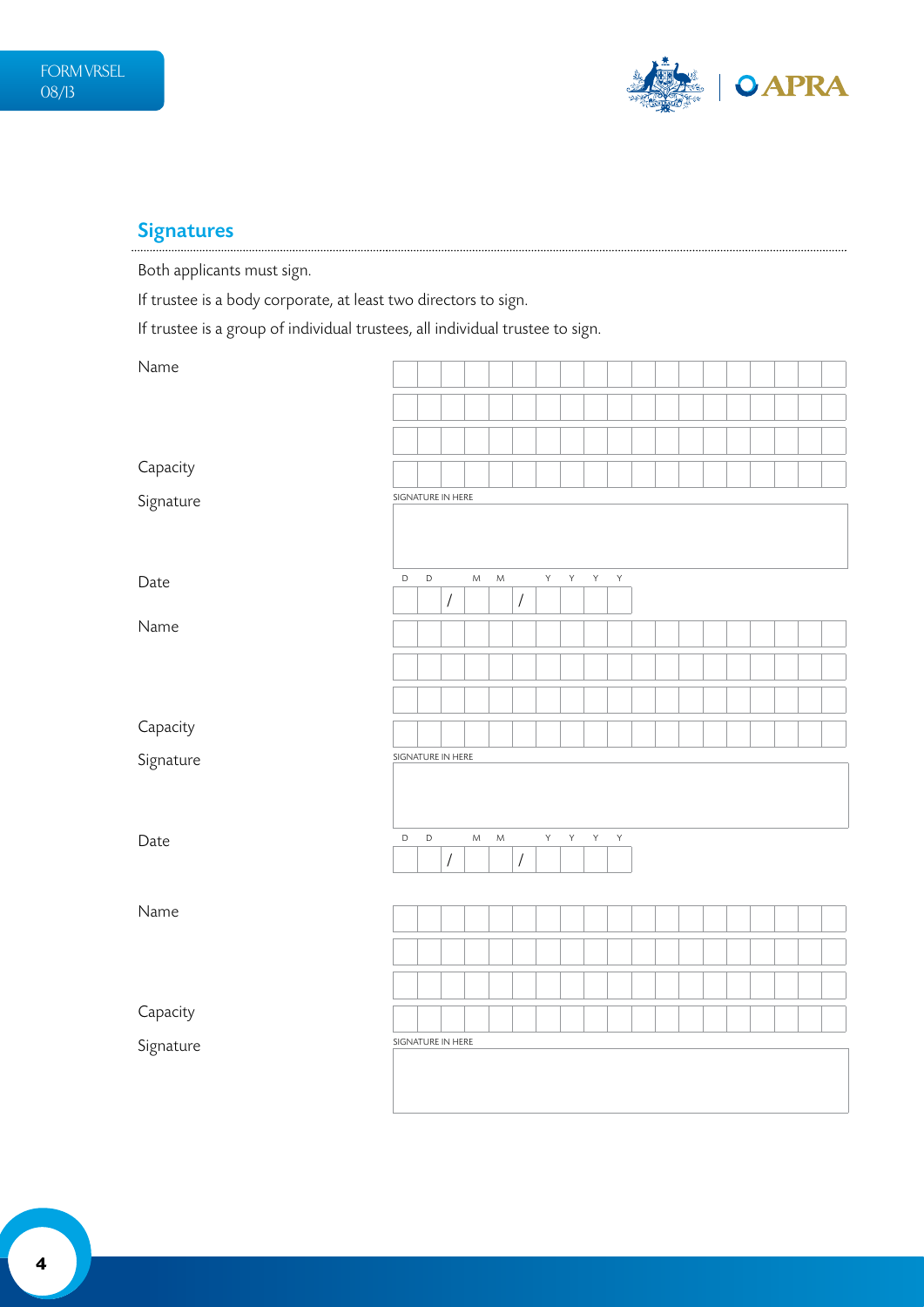

| Date      | $\mathsf D$ | D                 |                      | M         | M           |                      | Y.           | Y Y Y        |              |              |  |  |  |  |  |
|-----------|-------------|-------------------|----------------------|-----------|-------------|----------------------|--------------|--------------|--------------|--------------|--|--|--|--|--|
|           |             |                   | $\sqrt{\phantom{a}}$ |           |             | $\sqrt{\phantom{a}}$ |              |              |              |              |  |  |  |  |  |
| Name      |             |                   |                      |           |             |                      |              |              |              |              |  |  |  |  |  |
|           |             |                   |                      |           |             |                      |              |              |              |              |  |  |  |  |  |
|           |             |                   |                      |           |             |                      |              |              |              |              |  |  |  |  |  |
| Capacity  |             |                   |                      |           |             |                      |              |              |              |              |  |  |  |  |  |
| Signature |             | SIGNATURE IN HERE |                      |           |             |                      |              |              |              |              |  |  |  |  |  |
|           |             |                   |                      |           |             |                      |              |              |              |              |  |  |  |  |  |
| Date      | $\mathsf D$ | $\mathsf D$       |                      | ${\sf M}$ | ${\sf M}$   |                      | $\mathsf{Y}$ | Y            | $\mathsf{Y}$ | $\mathsf{Y}$ |  |  |  |  |  |
|           |             |                   | $\sqrt{\phantom{a}}$ |           |             | $\sqrt{\phantom{a}}$ |              |              |              |              |  |  |  |  |  |
| Name      |             |                   |                      |           |             |                      |              |              |              |              |  |  |  |  |  |
|           |             |                   |                      |           |             |                      |              |              |              |              |  |  |  |  |  |
|           |             |                   |                      |           |             |                      |              |              |              |              |  |  |  |  |  |
| Capacity  |             |                   |                      |           |             |                      |              |              |              |              |  |  |  |  |  |
| Signature |             | SIGNATURE IN HERE |                      |           |             |                      |              |              |              |              |  |  |  |  |  |
|           |             |                   |                      |           |             |                      |              |              |              |              |  |  |  |  |  |
| Date      | $\mathsf D$ | $\mathsf D$       |                      | ${\sf M}$ | ${\sf M}$   |                      | $\mathsf{Y}$ | $\mathsf{Y}$ | $\mathsf{Y}$ | $\mathsf{Y}$ |  |  |  |  |  |
|           |             |                   | $\sqrt{2}$           |           |             | $\sqrt{2}$           |              |              |              |              |  |  |  |  |  |
| Name      |             |                   |                      |           |             |                      |              |              |              |              |  |  |  |  |  |
|           |             |                   |                      |           |             |                      |              |              |              |              |  |  |  |  |  |
|           |             |                   |                      |           |             |                      |              |              |              |              |  |  |  |  |  |
| Capacity  |             |                   |                      |           |             |                      |              |              |              |              |  |  |  |  |  |
| Signature |             | SIGNATURE IN HERE |                      |           |             |                      |              |              |              |              |  |  |  |  |  |
|           |             |                   |                      |           |             |                      |              |              |              |              |  |  |  |  |  |
| Date      | D           | $\mathsf D$       | $\sqrt{2}$           | M         | $M_{\odot}$ | $\sqrt{2}$           | Y.           | Y            | $\mathsf{Y}$ | Y            |  |  |  |  |  |

*Application form continues on the next page*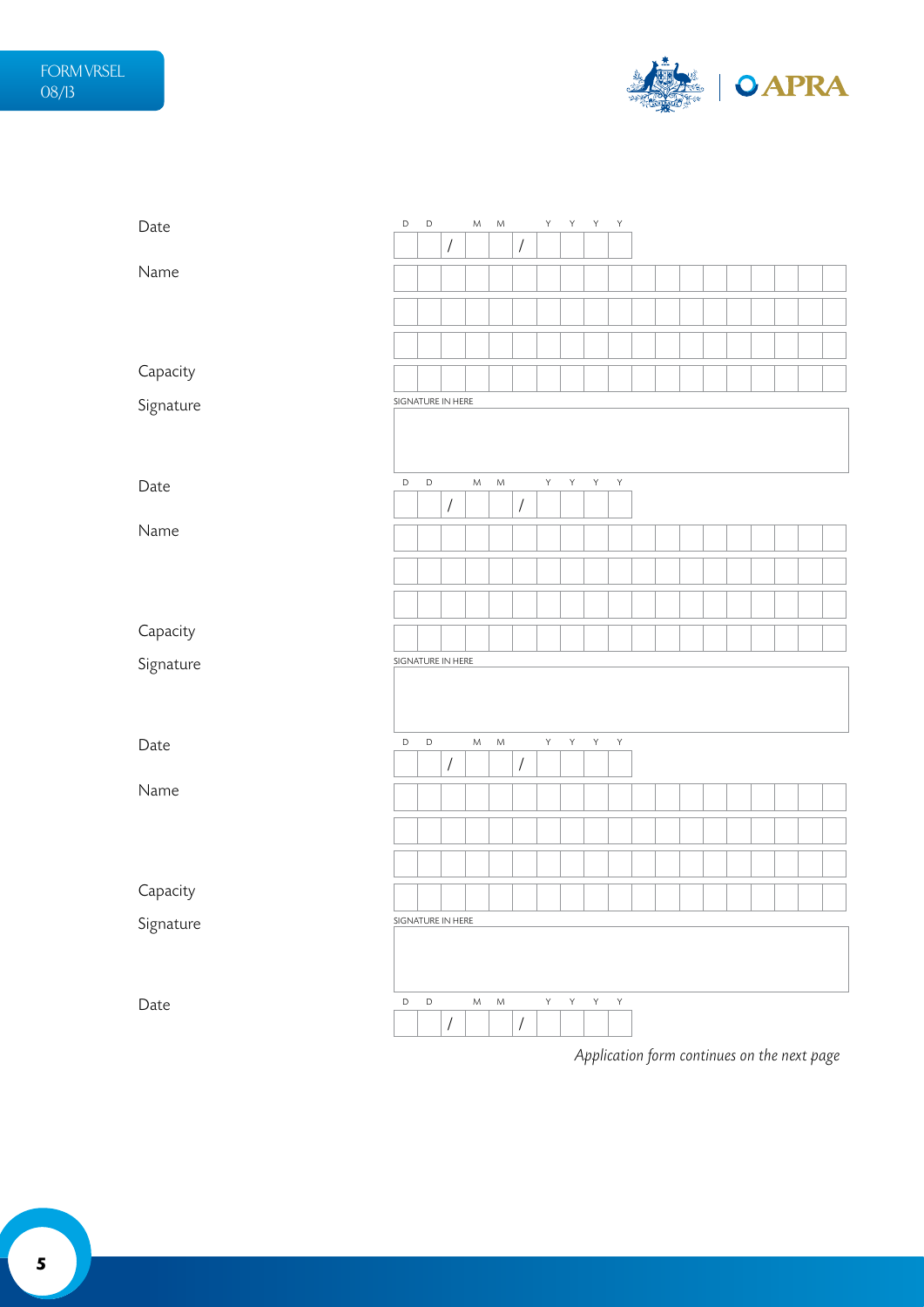

| Name      |                   |             |                      |           |           |                      |             |              |              |              |  |  |  |  |  |
|-----------|-------------------|-------------|----------------------|-----------|-----------|----------------------|-------------|--------------|--------------|--------------|--|--|--|--|--|
|           |                   |             |                      |           |           |                      |             |              |              |              |  |  |  |  |  |
|           |                   |             |                      |           |           |                      |             |              |              |              |  |  |  |  |  |
| Capacity  |                   |             |                      |           |           |                      |             |              |              |              |  |  |  |  |  |
| Signature | SIGNATURE IN HERE |             |                      |           |           |                      |             |              |              |              |  |  |  |  |  |
|           |                   |             |                      |           |           |                      |             |              |              |              |  |  |  |  |  |
|           |                   |             |                      |           |           |                      |             |              |              |              |  |  |  |  |  |
| Date      | D                 | $\mathsf D$ |                      | ${\sf M}$ | ${\sf M}$ |                      | Y           | $\mathsf{Y}$ | $\mathsf{Y}$ | $\mathsf Y$  |  |  |  |  |  |
| Name      |                   |             | $\sqrt{\phantom{a}}$ |           |           | $\sqrt{\phantom{a}}$ |             |              |              |              |  |  |  |  |  |
|           |                   |             |                      |           |           |                      |             |              |              |              |  |  |  |  |  |
|           |                   |             |                      |           |           |                      |             |              |              |              |  |  |  |  |  |
|           |                   |             |                      |           |           |                      |             |              |              |              |  |  |  |  |  |
| Capacity  |                   |             |                      |           |           |                      |             |              |              |              |  |  |  |  |  |
| Signature | SIGNATURE IN HERE |             |                      |           |           |                      |             |              |              |              |  |  |  |  |  |
|           |                   |             |                      |           |           |                      |             |              |              |              |  |  |  |  |  |
| Date      | $\mathsf D$       | $\mathsf D$ |                      | ${\sf M}$ | ${\sf M}$ |                      | Y.          | Y            | Y            | $\mathsf{Y}$ |  |  |  |  |  |
|           |                   |             | $\sqrt{\phantom{a}}$ |           |           | $\sqrt{\phantom{a}}$ |             |              |              |              |  |  |  |  |  |
| Name      |                   |             |                      |           |           |                      |             |              |              |              |  |  |  |  |  |
|           |                   |             |                      |           |           |                      |             |              |              |              |  |  |  |  |  |
|           |                   |             |                      |           |           |                      |             |              |              |              |  |  |  |  |  |
| Capacity  |                   |             |                      |           |           |                      |             |              |              |              |  |  |  |  |  |
| Signature | SIGNATURE IN HERE |             |                      |           |           |                      |             |              |              |              |  |  |  |  |  |
|           |                   |             |                      |           |           |                      |             |              |              |              |  |  |  |  |  |
|           |                   |             |                      |           |           |                      |             |              |              |              |  |  |  |  |  |
| Date      | D                 | $\mathsf D$ | $\sqrt{\phantom{a}}$ | M         | ${\sf M}$ | $\sqrt{\phantom{a}}$ | Y.          | Y            | $Y - Y$      |              |  |  |  |  |  |
| Name      |                   |             |                      |           |           |                      |             |              |              |              |  |  |  |  |  |
|           |                   |             |                      |           |           |                      |             |              |              |              |  |  |  |  |  |
|           |                   |             |                      |           |           |                      |             |              |              |              |  |  |  |  |  |
|           |                   |             |                      |           |           |                      |             |              |              |              |  |  |  |  |  |
| Capacity  |                   |             |                      |           |           |                      |             |              |              |              |  |  |  |  |  |
| Signature | SIGNATURE IN HERE |             |                      |           |           |                      |             |              |              |              |  |  |  |  |  |
|           |                   |             |                      |           |           |                      |             |              |              |              |  |  |  |  |  |
| Date      | $\mathsf D$       | $\mathsf D$ |                      | ${\sf M}$ | ${\sf M}$ |                      | $\mathsf Y$ | $\mathsf{Y}$ | $\mathsf{Y}$ | $\mathsf Y$  |  |  |  |  |  |
|           |                   |             | $\sqrt{\phantom{a}}$ |           |           | $\sqrt{\phantom{a}}$ |             |              |              |              |  |  |  |  |  |